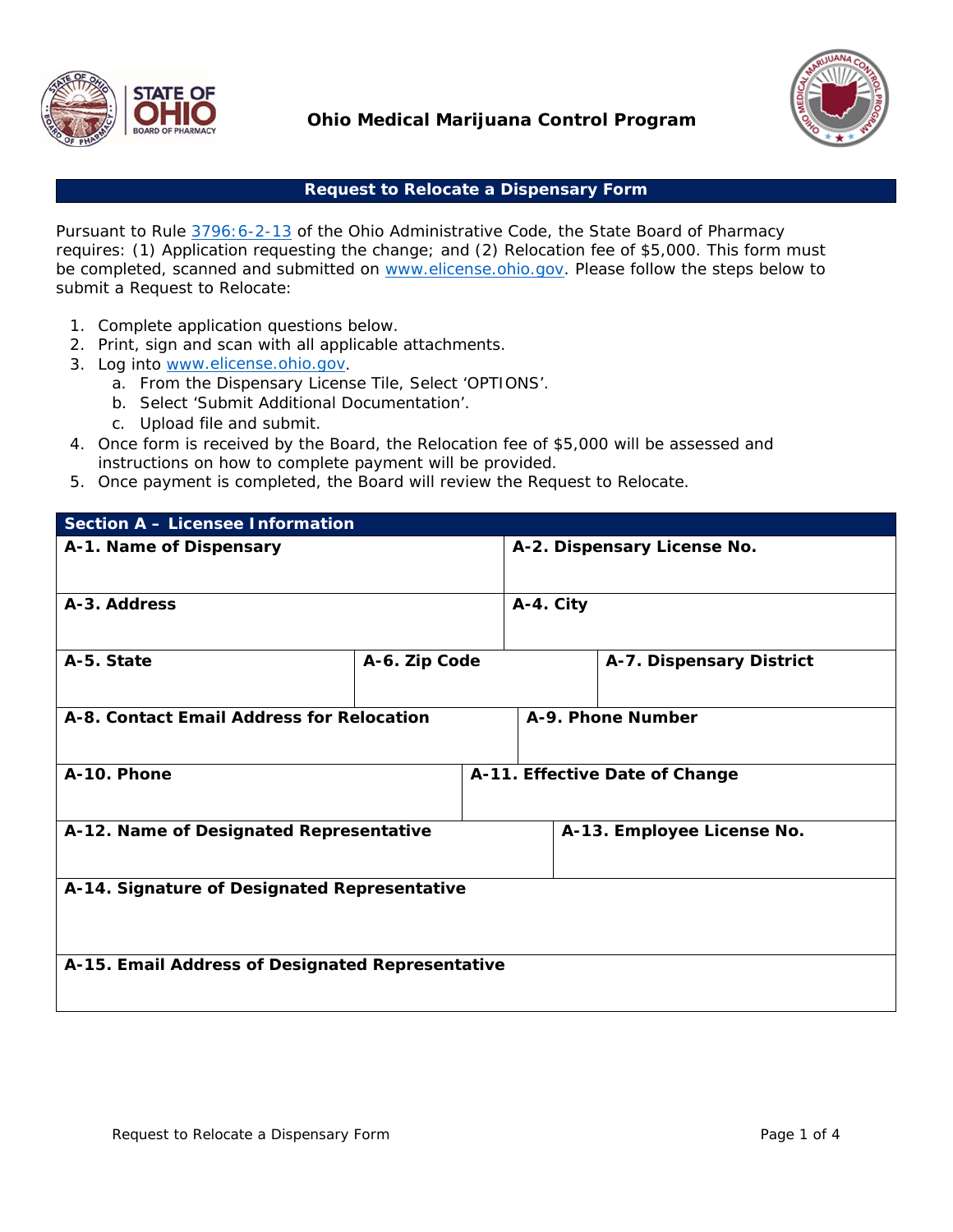



| Section B - Proposed Site Information |                               |                                      |                             |  |
|---------------------------------------|-------------------------------|--------------------------------------|-----------------------------|--|
| <b>B-1. Proposed Parcel</b>           |                               | B-2. Proposed Address (if available) |                             |  |
| B-3. Proposed City                    | <b>B-4. Proposed Zip Code</b> |                                      | <b>B-5. Proposed County</b> |  |

#### **B-6. Attach one of the following:**

**B-6.1.** Evidence of the Applicant's clear legal title or option to purchase the proposed site and facility (Clearly mark as "Attachment B-6.1)"); or

**B-6.2.** A fully executed copy of the Applicant's unexpired lease for the proposed site and facility and a written statement from the property owner that the Applicant may operate a medical marijuana organization on the proposed site for, at a minimum, the term of the initial provisional license. (Clearly mark as "Attachment B-6.2").

### **Section C – Site and Facility Plan**

#### **C-1. Applicants must attach one of the following:**

**C-1.1.** If the facility is in existence at the time that the application to relocate is submitted, submit plans and specifications, drawn to scale, for the interior and exterior of the facility to scale. Include renovation plans for all anticipated alterations to the facility. (Clearly mark as "Attachment C-1.1)"); or

**C-1.2.** If the facility does not exist at the time that the application to relocate is submitted, submit a plot plan that shows the proposed location of the facility and an architectural, to scale drawing of the interior and exterior of the facility. (Clearly mark as "Attachment C-1.2").

**C-2.** The Applicant also must submit evidence that it is in compliance with any local ordinances, rules, or regulations adopted by the locality in which the Applicant's property is located, which are in effect at the time of the application. Evidence submitted must be signed by an individual with authority to sign on behalf of the local government or zoning office where the Applicant proposes to relocate its dispensary. Include copies of any required local registration, license or permit. (Clearly mark as "Attachment C-2").

**C-3.** Provide a location area map of the area surrounding the proposed facility that establishes the facility is at least 500 feet from a prohibited facility or a community addiction services provider as defined under section 5119.01 of the Revised Code. In establishing the distance between a proposed dispensary and such a facility, the distance shall be measured linearly and shall be the shortest distance between the closest point of the property lines of the proposed dispensary and the prohibited facility or community addiction services provider. The map may must be clearly legible and labeled and may be divided into 8.5\*11 inch sections. (3796:5-5-01) (Clearly mark as "Attachment C-3").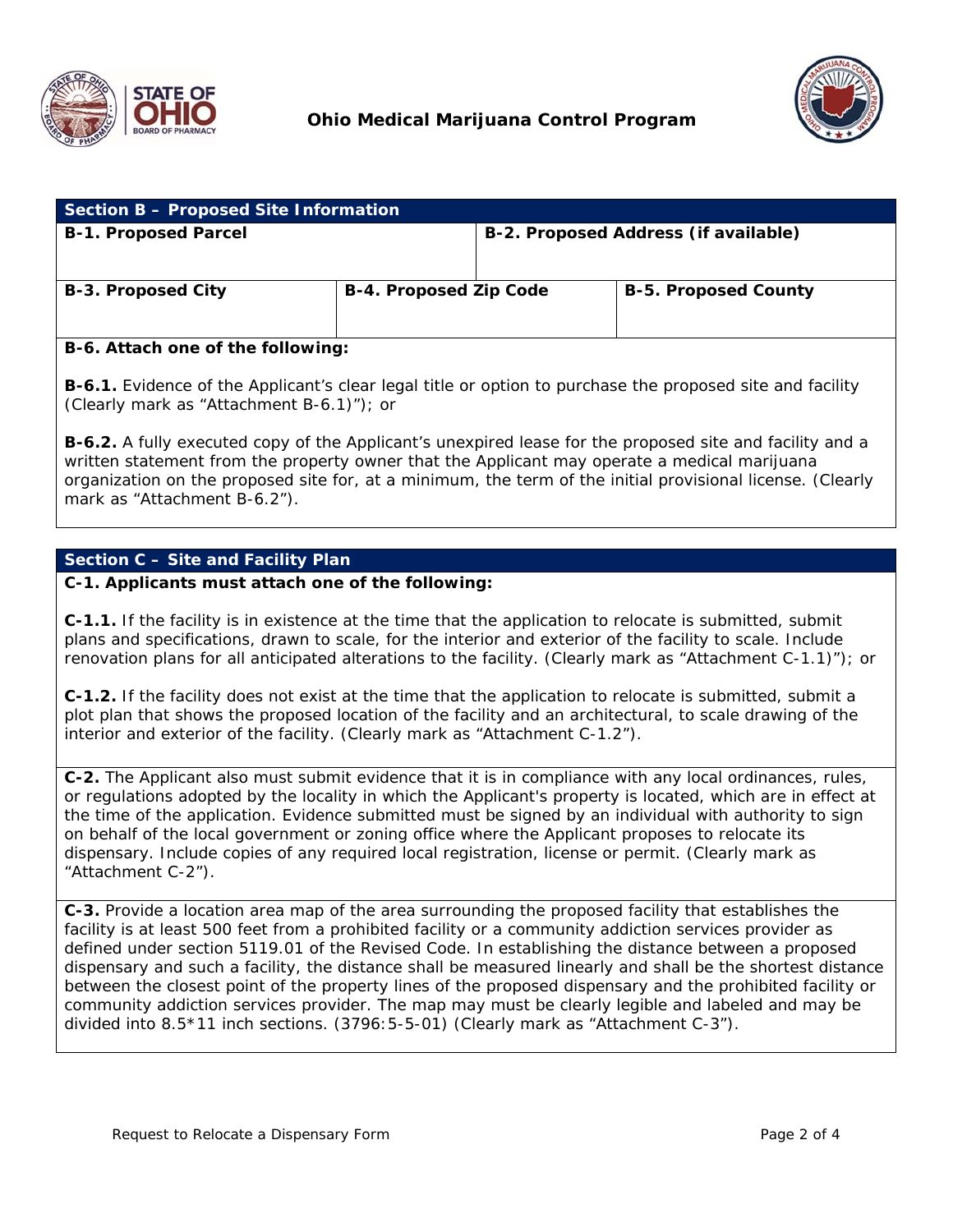



**C-4. Communicating transition plans to patients and caregivers:** Describe plans to cease dispensary operations as a result of the proposed relocation and/or any intent to modify hours of operation. Include with the description, a plan for communicating patients and caregivers in compliance with rule 3796:6-3-03 of the Administrative Code.

# **Section D –Legal and Disciplinary Questions**

**Section D to be answered with respect to Applicant business.** 

|                                                                                                                                                                                                                                                                                                                                                             | <b>YES</b> | <b>NO</b> |
|-------------------------------------------------------------------------------------------------------------------------------------------------------------------------------------------------------------------------------------------------------------------------------------------------------------------------------------------------------------|------------|-----------|
| <b>D-1.</b> Has the Applicant been the subject of an action resulting in sanctions,<br>disciplinary actions or civil monetary penalties or fines being imposed relating<br>to a registration, license, provisional license or any other authorization to<br>cultivate, process, or dispense medical marijuana in any state?                                 |            |           |
| D-1.1. If 'Yes', Please explain:                                                                                                                                                                                                                                                                                                                            |            |           |
| <b>D-2.</b> Has the Applicant been the subject of a civil or administrative action<br>relating to a registration, license, provisional license or authorization to<br>cultivate, process, or dispense medical marijuana in any state?                                                                                                                       |            |           |
| D-2.1. If 'Yes', Please explain:                                                                                                                                                                                                                                                                                                                            |            |           |
| <b>D-3.</b> Has criminal, civil, or administrative action been taken against the<br>Applicant for obtaining a registration, license, provisional license or other<br>authorization to operate as a cultivator, processor, or dispensary of medical<br>marijuana in any jurisdiction by fraud, misrepresentation, or the submission of<br>false information? |            |           |
| D-3.1. If 'Yes', Please explain:                                                                                                                                                                                                                                                                                                                            |            |           |
| D-4. Has criminal, civil, or administrative action been taken against the<br>Applicant under the laws of Ohio or any other state, the United States or a<br>military, territorial or tribal authority, relating to any of the Applicant's<br>prospective associated key employee of the Applicant's, profession or<br>occupation?                           |            |           |